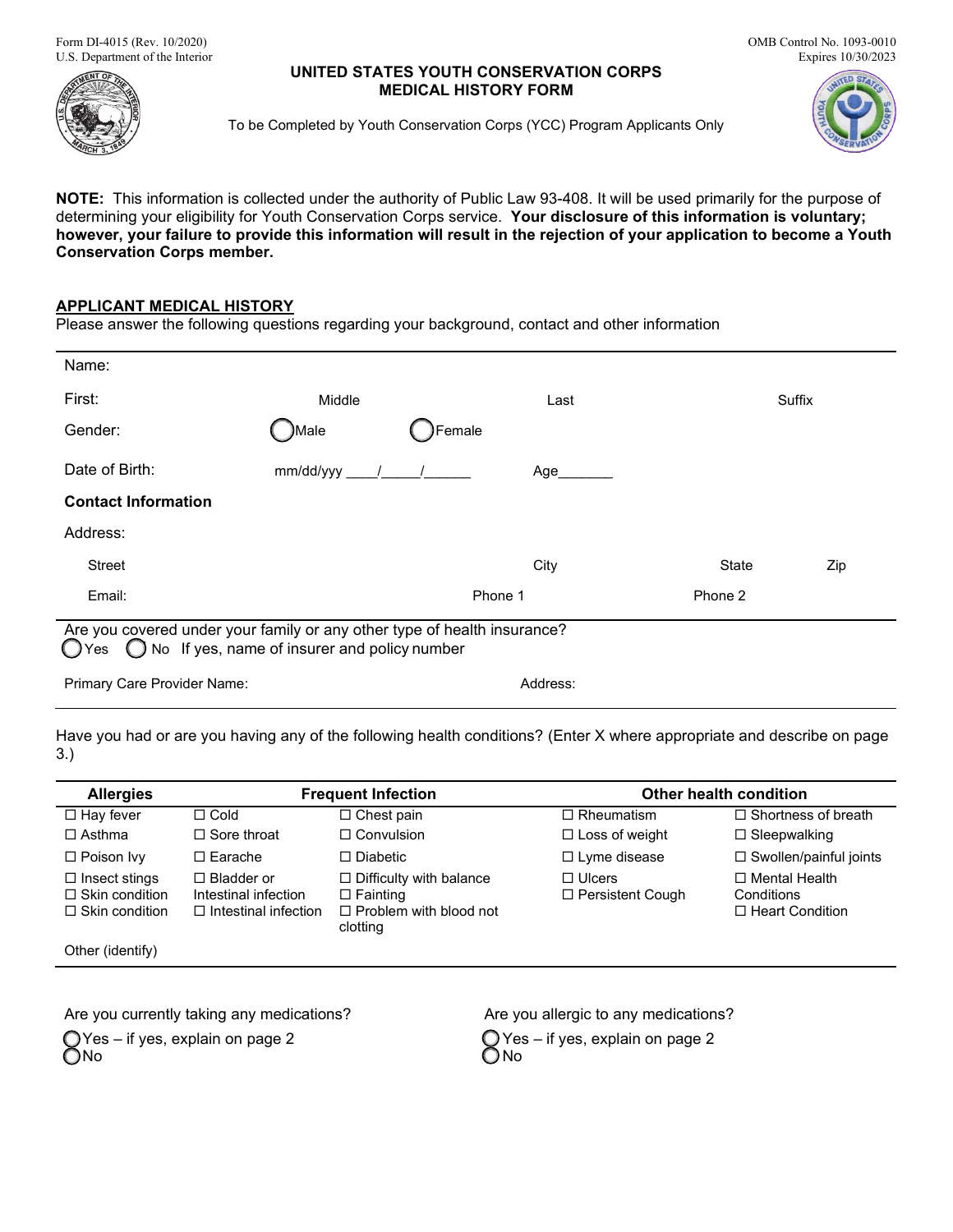Immunization history – *Enter X where appropriate and dates as indicated. A Tdap shot is required unless you have received one or a booster within the last ten years. You may attach a copy of your immunization record as a separate document* □ Check here if immunization records are attached as a separate document.

| Date of Series | Date of Last Booster to Ensure Immunization |
|----------------|---------------------------------------------|
| mm/dd/yyyy     | mm/dd/yyyy                                  |

□ Tetanus Toxoid, Diptheria, Pertussis (Tdap)

□ Polio Vaccine (IPV)

 $\Box$  Measles, Mumps, Rubella (MMR)

□ Meningococcal Conjugate Vaccine (MCV)

To my knowledge, I have not been exposed to a contagious or infectious disease in the past three weeks, and I am in a state of health which would allow full participation in all YCC activities

Applicant Name **Applicant Signature** Applicant Signature Applicant Signature **Applicant** Signature **Applicant** Signature **Date** 

# **Medical and Physical Abilities and Limitations**

The requested below will be kept strictly confidential and safeguarded. This information will only be disclosed in accordance with the requirements of the Department of Labor's regulations and other applicable federal laws.

1. Please use the table below to identify any medication(s) that the applicant is currently taking. Include the name, dosage and any specific instructions that a YCC Program Staff would need to administer medication (if necessary).

| <b>Medication Name</b>        | <b>Dosage</b> | <b>Instructions</b> |
|-------------------------------|---------------|---------------------|
|                               |               |                     |
|                               |               |                     |
|                               |               |                     |
|                               |               |                     |
| Allergic to which medications |               |                     |

2. Below is a list of typical activities and environmental factors required for outdoor work. Please check any of the items below that may limit full participation in the YCC program.

## **Physical and functional Requirements**

| $\Box$ Heavy lifting, 45 pounds and over  |
|-------------------------------------------|
| $\Box$ Heavy carrying, 45 pounds and over |

Pulling hand over hand Standing Use of both legs

- 
- 
- 
- 
- 
- 
- $\Box$  Use of fingers  $\Box$  Repeated bending
- $\Box$  Use of both hands  $\Box$  Climbing, legs only
- □ Straight pulling □ Nalking □ Walking □ Climbing, use of legs and arms
	-
	-
- Pushing Crawling Hearing (aid permitted  $\Box$  Corrected vision in oneeye (20/20 to 20/40)

## **Environmental Factors**

- 
- 

- 
- 
- $\square$  Excessive humidity  $\square$  Slippery or uneven walking surfaces  $\square$  Working closely with others
- $\Box$  Outside  $\Box$  Dry atmospheric conditions  $\Box$  Working around moving objects
- $\square$  Excessive heat  $\square$  Excessive or intermittent noise  $\square$  Working on ladders or scaffolding
- $\square$  Excessive cold  $\square$  Dust  $\square$  Dust  $\square$  Working with hands in water
	- $\square$  Working alone
		-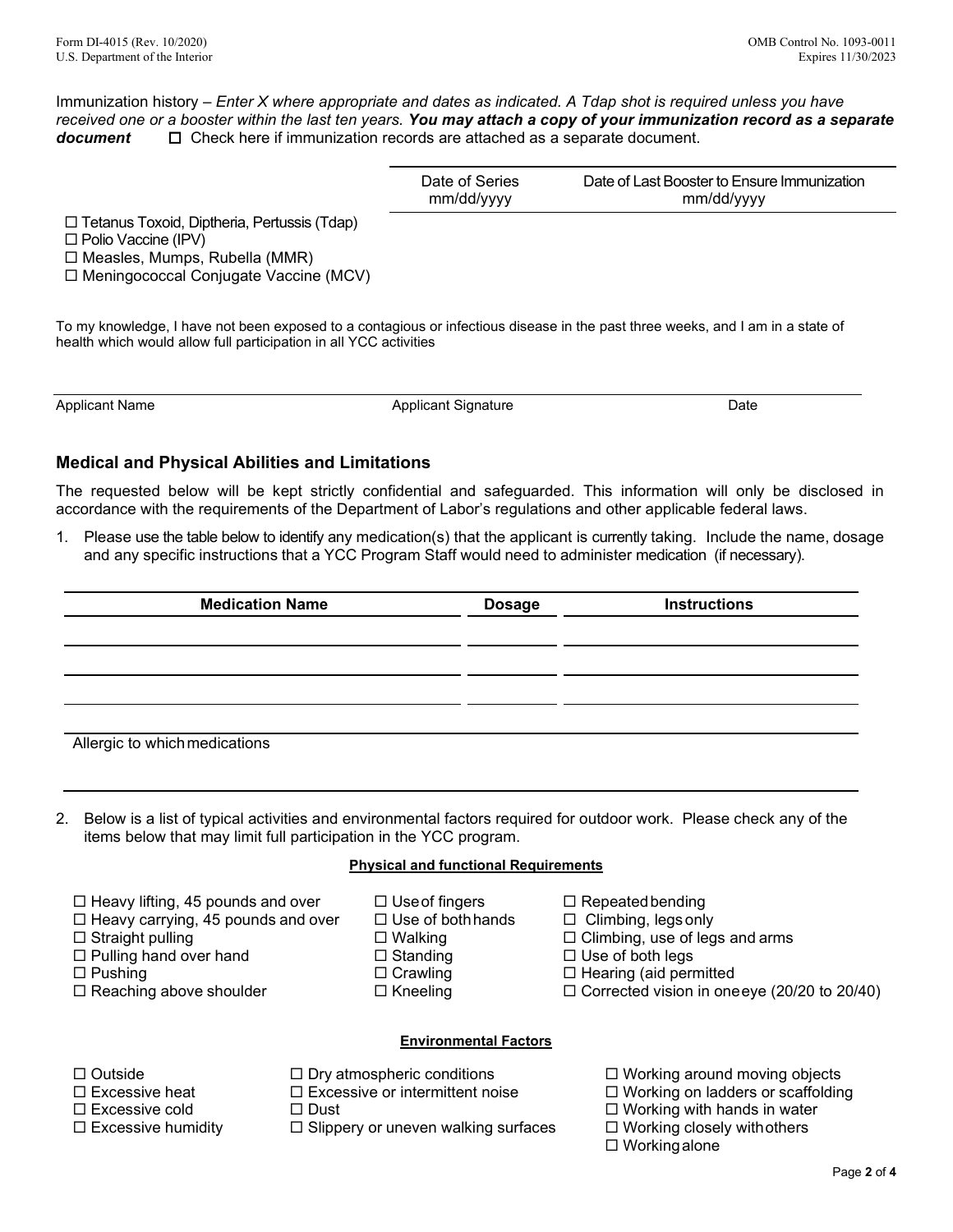Please use this space to identify any of the conditions listed above that would restrict full participation or require special care or treatment,

## **TO BE COMPLETED BY PARENT OR LEGAL GUARDIAN OF THE APPLICANT**

I certify that I am familiar with the Youth Conservation Corps Program and that I give my consent to my son/ daughter/ward to participate in the program as a YCC member. I understand that I will not hold the United States Government responsible for any non-program accident or illness, and I authorize first aid, or emergency medical care, to be performed at the nearest, most adequate facility approved by the YCC.

| Name                                |                                 |                             |     |
|-------------------------------------|---------------------------------|-----------------------------|-----|
| Parent/Legal Guardian Name          | Parent/Legal Guardian Signature | Date                        |     |
| Address:                            |                                 |                             |     |
| <b>Street</b>                       | City                            | <b>State</b>                | Zip |
| <b>Contact Information</b>          |                                 |                             |     |
| Email                               | Emergency Contact Number #1     | Emergency Contact Number #2 |     |
| TO BE COMPLETED BY REVEWING OFFICER |                                 |                             |     |
| Reviewing Officer's Name            | Reviewing Officer's Signature   | Date                        |     |

**Additional Information**. Please use this space to provide any additional information needed to complete the application.